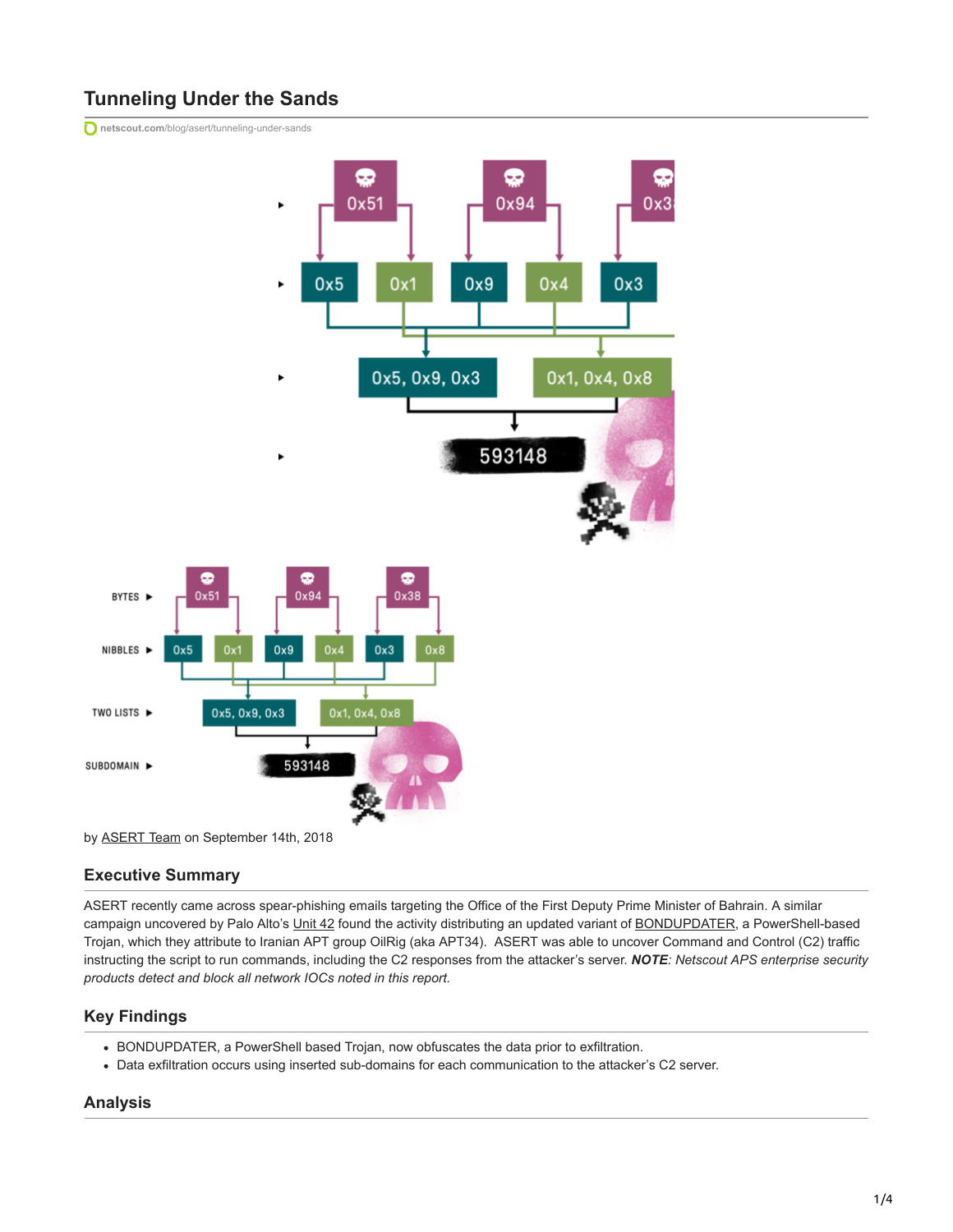During the course of ASERT's investigation into the alleged Oilrig activity, we managed to capture live C2 communications, and reverse engineer the communication protocols the malware uses. For further details on the malware itself and how it behaves, we recommend reading the blog that Unit42 [security researchers](https://researchcenter.paloaltonetworks.com/2018/09/unit42-oilrig-uses-updated-bondupdater-target-middle-eastern-government/) published earlier in the week. The BONDUPDATER C2 communications utilize DNS queries for communication and data exfiltration. Specifically, BONDUPDATER uses DNS A records and DNS TXT records to relay the information.

# **Command Delivery**

BONDUPDATER makes use of the TXT data field to pass commands to the client. DNS TXT records are traditionally used to provide additional information about the domain; however, it could be anything, provided it follows the standard. Here, the attacker abuses the functionality to deliver items like commands. The command format the attackers send in the TXT response field is: *5 characters > Data* (Figure 1).

#### S0000>d2hvYW1pJmlwY29uZmlnIC9hbGw=[F](https://www.netscout.com/sites/default/files/asert-blog/uploads/2018/09/TXT-Command.png)igure 1: S0000 Command TXT :

The script splits the command into two parts delimited by the > character. For example, to run a simple command on the victim machine, the attacker would respond to three separate DNS TXT queries with the following responses:

- 1. S000s>10100
	- 1. Create a file under the receivedbox folder called rcvd10100
- 2. S0000>d2hvYW1pJmlwY29uZmlnIC9hbGw=
	- 1. Decode command to the right of >
		- 1. Replace('-', '+')
		- 2. Replace('\_', '/')
		- 3. Base64 Decode
- 3. E0000>0
	- 1. Write the decoded command to the file

# **Data Exfiltration**

Normal DNS A records are used to return an IP address for the given domain or subdomain. BONDUPDATER abuses DNS A records for data exfiltration. We observed BONDUPDATER sending the output of a CLI command across multiple DNS A requests (Figure 2). The data was stuffed into one of the subdomains. Using this method, the attacker may pull down any file provided they remain undetected for a prolonged period of time to successfully transfer the required data. Data exfiltration, using this method, takes time and generates a large number of requests that could be noticed by network IDS/IPS.

| Standard query 0xa4a3 A                                                                                         |                                                                                                                                                                                                                                      | 7.762222222222222222222222232466450E0E0E0E0E0E0E0E0E0E0E0E0A0D54.33333210100A.withyourface.com                                                                                                                          |
|-----------------------------------------------------------------------------------------------------------------|--------------------------------------------------------------------------------------------------------------------------------------------------------------------------------------------------------------------------------------|-------------------------------------------------------------------------------------------------------------------------------------------------------------------------------------------------------------------------|
| Standard query response 0xa4a3 A                                                                                |                                                                                                                                                                                                                                      | .7622222222222222222222222232466450E0E0E0E0E0E0E0E0E0E0E0E0E0E0A0D54.33333210100A.withyourface.com A                                                                                                                    |
| Standard query 0xa4a3 A                                                                                         |                                                                                                                                                                                                                                      | 6626676666667660022246666676669104933FEE53454DA0003FEE5349FE.33333210100A.withyourface.com. فيستطيعون                                                                                                                   |
| Standard query response 0xa4a3 A                                                                                |                                                                                                                                                                                                                                      | , 662667666667660022246666676669104933FEE53454DA0003FEE5349FE.33333210100A.withyourface.com A≇                                                                                                                          |
| Standard query 0xa4a3 A                                                                                         |                                                                                                                                                                                                                                      | .277666666244525766672222320022D3053969304E3035669800E0A0DA00.33333210100A.withyourface.com                                                                                                                             |
|                                                                                                                 |                                                                                                                                                                                                                                      | T.277666666244525766672222320022D3053969304E3035669800E0A0DA00.33333210100A.withyourface.com A<br><b>The Contract of the Contract of the Contract of the Contract of the Contract of the Contract of the Contract o</b> |
| Standard query 0xa4a3 A Committee of the Committee of the Committee of the Committee of the Committee of the Co |                                                                                                                                                                                                                                      | 0.24676767766622222222222222222229453329049FE0E0E0E0E0E0E0E0E0E.33333210100A.withyourface.com. [                                                                                                                        |
| Standard query response 0xa4a3 A                                                                                |                                                                                                                                                                                                                                      | .24676767766622222222222222222249453329049FE0E0E0E0E0E0E0E0E0E0E.33333210100A.withyourface.com A                                                                                                                        |
| Standard query 0xa4a3 A                                                                                         |                                                                                                                                                                                                                                      | .2222232466767667245454524667760E0E0A0D932F3F6409314100141045.33333210100A.withyourface.com \$                                                                                                                          |
| Standard query response 0xa4a3 A                                                                                |                                                                                                                                                                                                                                      | T.2222232466767667245454524667760E0E0A0D932F3F6409314100141045.33333210100A.withyourface.com A                                                                                                                          |
| Standard query 0xa4a3 A 9                                                                                       |                                                                                                                                                                                                                                      | .7223002225677666624667677222222032DA0000893931C01442533E0E0E.33333210100A.withyourface.com                                                                                                                             |
| Standard query response 0xa4a3 A                                                                                | <u>the contract of the contract of the contract of the contract of the contract of the contract of the contract of the contract of the contract of the contract of the contract of the contract of the contract of the contract </u> | .7223002225677666624667677222222032DA0000893931C01442533E0E0E.33333210100A.withyourface.com A                                                                                                                           |
| Standard query 0xa4a3 A                                                                                         |                                                                                                                                                                                                                                      |                                                                                                                                                                                                                         |
| Standard query response 0xa4a3 A                                                                                |                                                                                                                                                                                                                                      | .2222222222222323323323323323323329E0E0E0E0E0E0E0A000D00D00D00D00D.33333210100A.withyourface.com A "                                                                                                                    |
| Figure 2. Evfiltrating Data                                                                                     |                                                                                                                                                                                                                                      |                                                                                                                                                                                                                         |

*Figure 2. Exfiltrating Data*

BONDUPDATER exfiltrates files by adding two more subdomains to the FQDN.

# **Data Subdomain**

The first of the two inserted subdomains contains one of three possible entries:

- 1. Data exfiltration header
- 2. Data being exfiltrated
- 3. Data exfiltration end marker

The following strings represent the same data exfiltration header presented here in two forms:

- Un-obfuscated: <redacted>. 10100\*9056\*\*\*\*\*\*\*\*\*\*\*\*\*\*\*\*\*.33333210100A[.]withyourface[.]com
- Obfuscated:

<redacted>.COCTab3333323332222222222222222222210100A9056AAAAAAAAAAAAAAAAAA.33333210100A[.]withyourface[.]com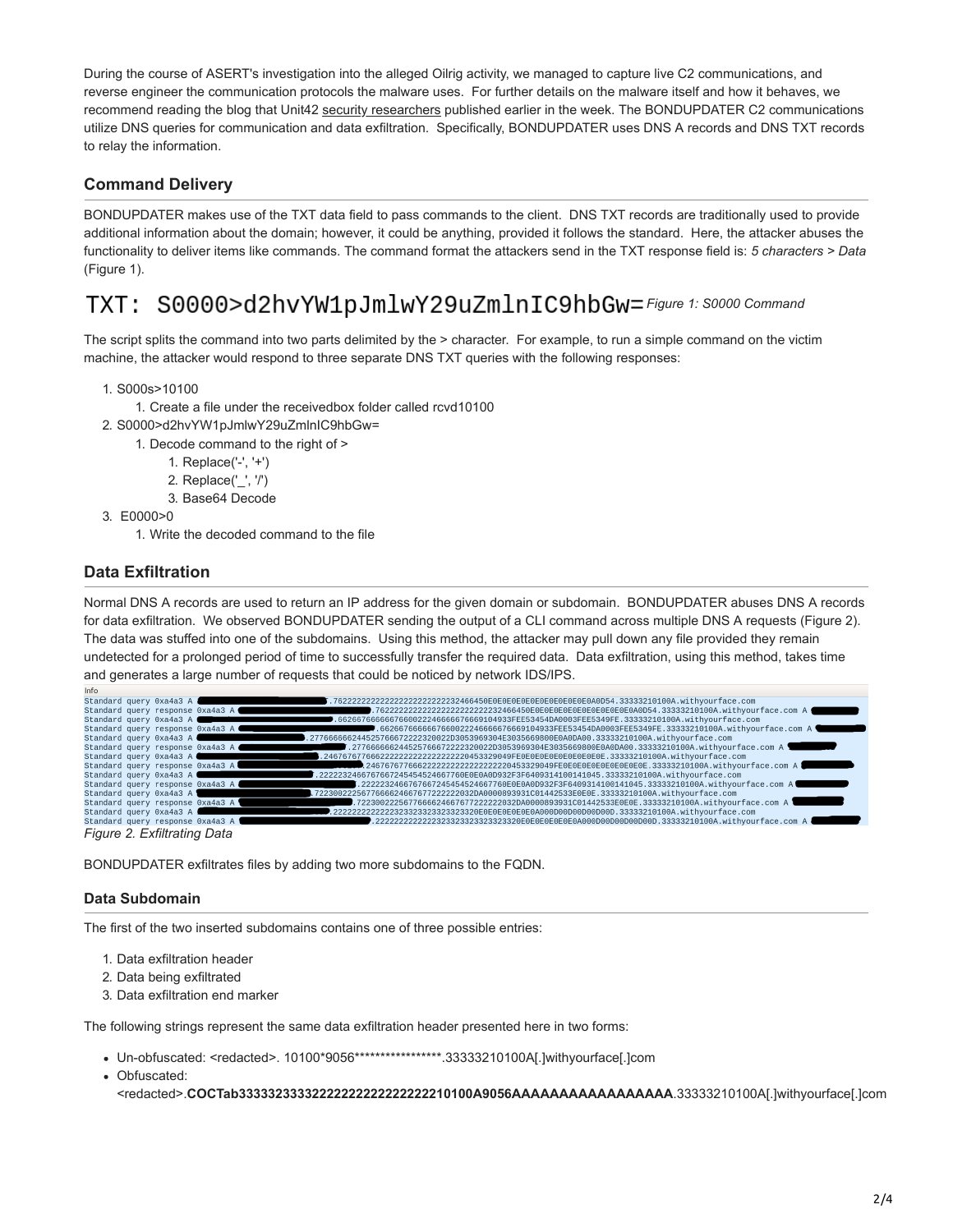BONDUPDATER sends the data using the obfuscated form. The un-obfuscated form was added for clarity. "COCTab" indicates this subdomain is a data exfiltration header. The next 5 characters match the name received by the S000s command (above). The actors add these characters to map the data being received to the command they issued. The script obfuscates all the data of this subdomain except for the "COCTab" header. BONDUPDATER obfuscates the file content, sent to the attacker.

<redacted>.**EBB466767667256666772556776662FBFD932F3F64079E4F730B65239FE0**.33333210100A[.]withyourface[.]com

 The obfuscation technique is covered in the next section. The final entry type, "COCTabCOCT", denotes the end of the data segment:

#### <redacted>.**COCTabCOCT**.33333210100A[.]withyourface[.]com

#### **Data Obfuscation Technique**

The actor obfuscates the data by splitting each byte into two nibbles. The first nibble goes into one list and the second nibble goes into the second list. Each list contains a max of 15 characters but may have less depending on the number of remaining bytes. The script joins the lists together end to end to create the subdomain (Figure 3).



#### *Figure 3: Binary Scrambling*

The script below reorganizes the nibbles into their respective bytes (Figure 4).

```
import binascii
data = 'EBB466767667256666772556776662FBFD932F3F64079E4F730B65239FE0'
exfil data = [1]for x in range(int(len(data)/2)):
   try:
        exfil_data.append(binascii.unhexlify(data[x] + data[int(len(data)/2)+x]))
   except:
        exfil_data.append(data[x] + data[int(len(data)/2)+x])
print(''.join(exfil_data))
```
#### *Figure 4: Python2 snippet to reconstruct the data*

The above code snippet returns: *Microsoft Windows [Version*, which is part of the output when running the following command: